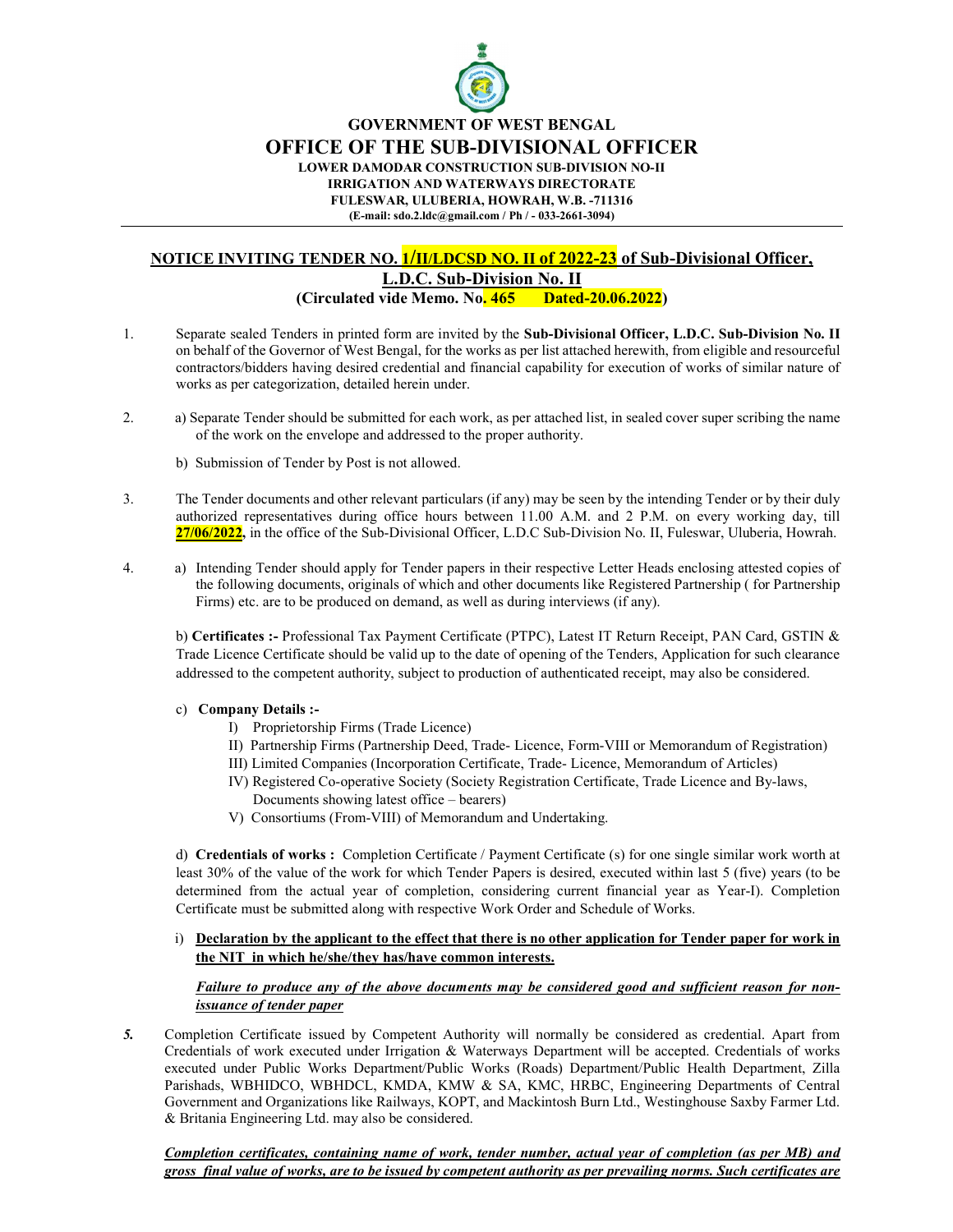## to be countersigned by the Executive Engineers of the Irrigation & Waterways Department and various other State Government Departments, if those are issued by some other authority.

Over above the completion certificates, certificate from the competent authority regarding payment received so far for the work (even if the full payment might not have been received), supported by Bank Statement showing that the corresponding amount of payment has actually been deposited in the Bank, will have to be produced in the cases of works executed under Department / Organizations other than Irrigation & Waterways Department, failing which credentials may not be considered.

- a) Mackintosh Burn Ltd. Britania Engineering Ltd. And Westinghouse Saxby Farmer Ltd. will enjoy 10% price preference for the purpose of evaluation of tenders, in terms of G.O. No. 1110/1(500)-F dated 10.02.06 of the Finance Department.
- b) Any suppression/misrepresentation of fact will automatically debar the applicant from participating in any tender under the Sub-Division/Division/Circle for at least 3(three) years from the date of detection, in addition to such other penal action as the Government may deem proper.
- 6. Intending tenders not satisfied with the decision of the Tender Paper Issuing Authority may prefer an appeal to the next Superior Officer. Concerned Chief Engineer will be the Appellate Authority for High Value Tenders. Necessary communication regarding his appeal to the Appellate Authority must be brought to the notice of such Authority within two working days after the date of issue of tender paper, a copy of such communication should also be submitted to the Tender Paper Issuing Authority within the same period, failing which no such appeal will be entertained.
- 7. a) Tender paper can be had on cash payment of requisite amount (non-refundable) in the office of the Sub-Divisional Officer, L.D.C. Sub-Division No. II \as shown in the broad sheet published by the tender issuing authority against the name of each intending tenders within the specified date and time as per attached list by the intending tenderers or by their duly authorised representatives.
	- b) No tender paper will be supplied by Post.
	- c) No tender paper will be issued on the date of opening of tenders after expiry of date and time mentioned in the Notice.
- 8. Before submitting any tender, the intending tenders should make themselves acquainted, thoroughly, with the local conditions prevailing, by actual inspection of the site and take into considerations all aspects including transportation of materials, communicating facilities, climate conditions, nature of soil, availability of local labourers and market rate prevailing in the locality etc. as no claim whatsoever will be entertained on these accounts, afterwards. In this connection the intending tenders may contact the office of the undersigned up to  $\frac{27}{06/2022}$  between 11.00 hours and 14.00 any working day.
- 9.
- a) Earnest Money Deposit (EMD) must be submitted in the form of Bank Draft (BD)/ Bankers Cheque (BC) / Deposit Call Receipts (DCR) of any scheduled Bank of India in favour of the **Executive Engineer-I, Lower Damodar** Construction Division Payable at Kolkata. Payment in any other form e.g. NSC. KVP etc. Will not be accepted.
- b) No adjustment of any sort of above mentioned Earnest Money previously deposited for other works will be considered. Tender without the specified earnest money will be treated as informal.
- 10. Earnest Money for works in open tender, as noted in the list of work, will have to be deposited by the contractors (both enlisted as well as outsiders), Unemployed Engineers' Cooperatives & Labour Cooperatives, Anybody desirous of exemption from depositing Earnest Money, is to furnish along with his Tender, self attested copy of document exempting him from depositing Earnest Money for the tender.
- 11. a) The tenderer should quote the rate both in figures and in words on the basis of percentage above below or At Par on the Schedule of Rates attached with the Tender From and also the space provided in the Tender From. The rate should be quoted in one single hand writing and preferably with the same ink. Rates quoted in different hand writing shall be treated as informal.
	- b) Any tender containing over writing is liable to be rejected.
	- c) All corrections are to be attested under the dated signature of the Tenderer without which tender may be informal.
	- d) When a Tender signs his Tender in an Indian Language, the total amount tendered should also be written in the same language. In the case of illiterate Tender, the rates tendered should be attested should by a witness.
	- e) The tender who will sign on behalf of a Company or Firm, must produce the registered documents (within 3 days from the date of opening the tender) in support of his competency to enter into an Agreement on behalf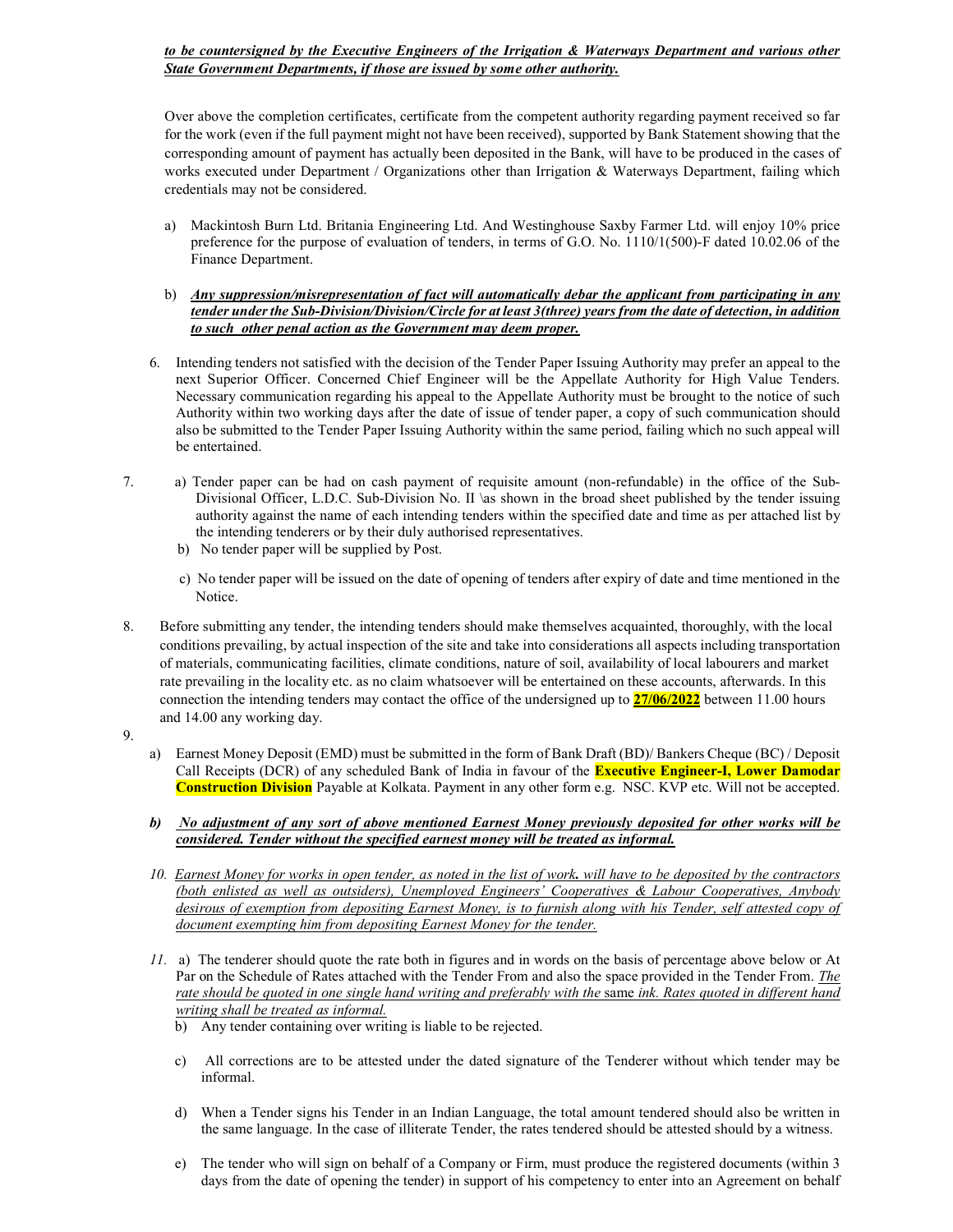of the Company or the Firm under the Indian Partnership Act, failing which the Tender will not be considered and the deposited Ear nest Money will be forfeited.

- f) Any letter or other instrument submitted, separately, in modification of the sealed tender may not be entertained.
- g) The Tender should submit at the time of submission of his tender showing the Technical Staff to be maintained for the work, with their technical qualifications, failing which the tender may be liable to be rejected.
- h) Conditional Tender, which does not fulfil any of the above conditions, and is incomplete in any respect, is liable to summarily rejected.
- i) The Tender Accepting Authority does not bind himself to accept the lowest tender and reserves the right to reject any or all of the tenders received, without assigning any reason whatsoever to the intending Tenderers and also reserves the right to distribute the work amongst more than one Tenderers.
- j) The Tender will have to, if so desired by the Tender Accepting Authority, submit his analysis to justify the rate quoted by him.
- k) The Tenders will be opened, as specified in the list of works, in presence of the participating tenderers or their duly authorised representatives, who may be present at the time of opening and who may also put their signatures in the Tender Opening Register.
- l) The successful tenderer will have to execute the duplicate/triplicate/quadruplicate copies of his tender which will have to be obtained by additional free of cost in the office of the Executive Engineer-II, Lower Damodar Construction Division/Sub-Divisional Officer, L.D.C. Sub-Division No.II within 7(seven) days from the date of receipt of the intimation of acceptance of his tender, failing which the Earnest Money shall forthwith stand forfeited in favour of the Government and the communication of acceptance of the tender shall automatically stand cancelled.
- m) If any tender withdraws his tender before its acceptance or refuses /fails to convert it into a contract within a reasonable time, without giving any satisfactory explanation for such withdrawal/refusal/failure, he shall be disqualified for submitting any tender in this Sub-Division / Division / Circle for a minimum period of one year and his case will be referred to the Government for order as to what further action will be taken against him.
- n) The successful tenderer will have to abide by the provisions of the West Bengal Contract Labour (Regulation and Abolition) Rules, 1972 and such other Acts as may be applicable, as will be in force from time to time.
- o) Materials such as Cement, Steel materials, R.C.C. Hume Pipes, M.S. Sheet Piles, etc., if available in stock, will be issued by the Department to the Contractor for the work as per Issue Rate fixed by the Engineer-in-Charge. Site of issue of materials as mentioned in the list of materials to be supplied departmentally to the contractor is furnished with the tender documents for the work. Any other materials not listed therein, if supplied by the Department, the Issue Rate for such material will be fixed by the Engineer-in-Charge, value of which shall be recovered by the department.
- p) Hire charges for Tools & Plants Machinery, if issued departmentally, will be recovered from the contractor at such rates as will be fixed by the Engineer-in-Charge. The period of hire charges of all Tools & Plants Machinery issued from the Government Godown will be counted from the date of their issuance from the Godown and up to the date of return into the same Godown and the hire charges will be recovered from the contractor, accordingly. All Tools & Plants, Machinery issued to the contractor must be returned in good condition. In the case of any damage, the cost of repair to such damage or replacement will be recovered from the contractor.
- q) In the following cases a tender may be declared informal and unacceptable.
- a) Correction, alterations, additions, etc. if not attested by the Tenderer.
- b) D.C.R./ demand Draft, etc. Which are short deposited and / or not deposited in favour of the Executive Engineer-I, Lower Damodar Construction Division.
- c) If the Tender Form is not properly filled in respect of the general description of the work, Estimated Cost, Rate of deduction of Security Deposit, etc. in page-2 and other pages as are required to be filled in.
- d) If the specified pages of the Tender Document are not signed by the tender.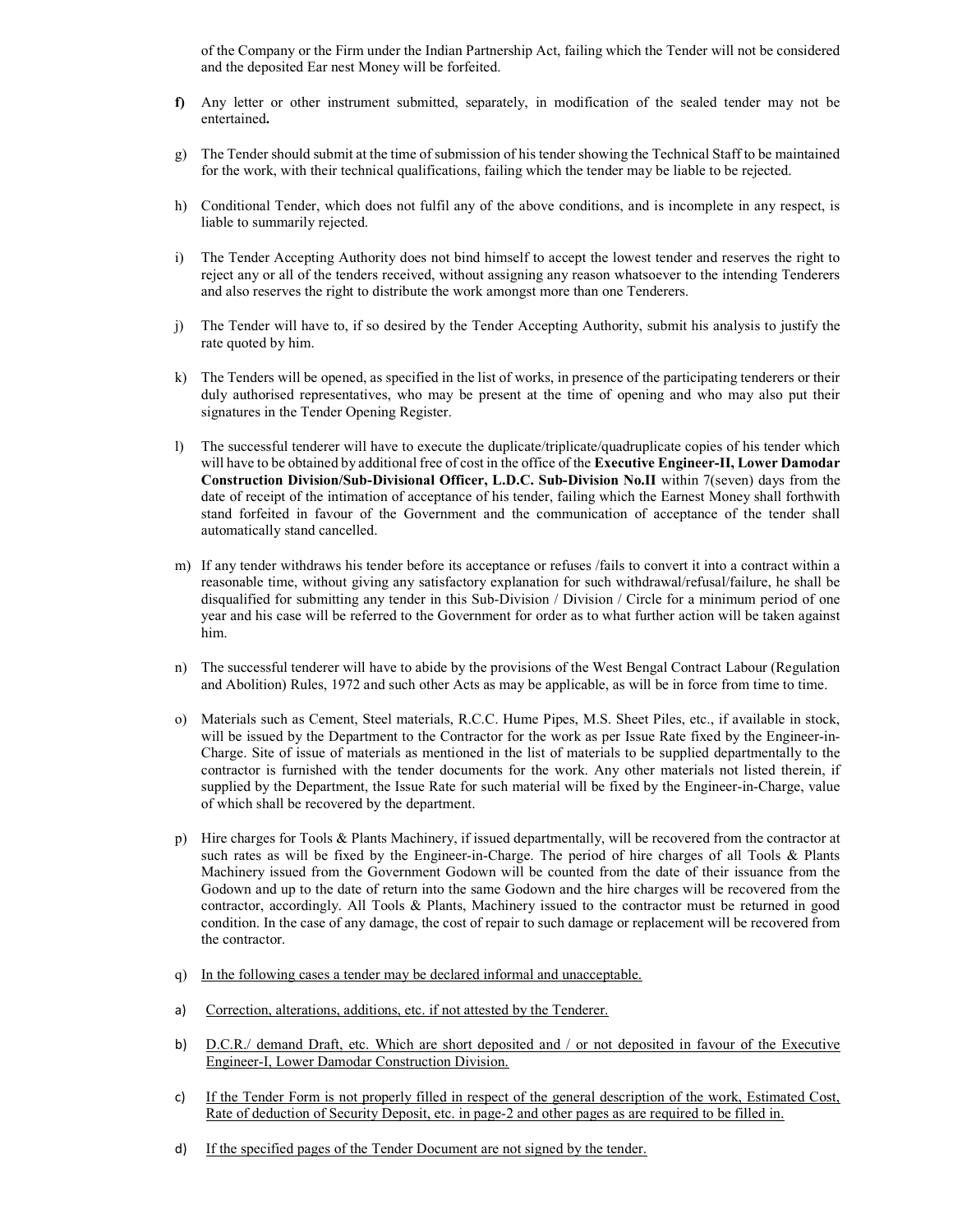e) If the tender is not submitted in a Cover properly sealed and the name of the work is not indicated on the cover.

f) For the return of the Earnest Money of the unsuccessful Tenderer(s), he/they is/are to apply for the same to the Executive Engineer, Howrah Irrigation Division giving the reference to the work, N.I.T. No., date of tender, amount and mode of Earnest Money deposited – all in a complete form. The Earnest Money of all tenderers other than the lowest tenderer in each case may be refunded, after acceptance of the rate in the comparative statement, as early as possible.

g) To verify the competency, capacity and financial stability of the intending tenderer(s), the Tender Paper

Issuing Authority may demand production of any necessary document(s) as it may deem necessary.

- h) The payment of R/A as well as Final Bill for any work will be made according to the availability of fund and no claim due to delay in payment will be entertained.
- i) Normally, Tender Paper for not more than one work in any one NIT will be issued to an applicant, who may indicate the Sl. Nos. of the work in the order of priority. However, depending on response to various serials in the NIT. Tender Paper Issuing Authority may issue Tender Paper for any serial even though it may not be preferred by the applicant.
- N.B. i) During Tender process any paper if found fraudulent, the candidature may be summarily cancelled. ii) All intending tenderers must produce GSTIN Certificate issued by appropriate authority along with their application

**Categorization of works:** (The list below is only indicative and not exhaustive)

- 1. Earthwork : Earthwork in excavation /filling for embankment, canal, drainage channels executed under Irrigation and Waterways Department.
- 2. Protection works : All kinds of river /channel bank /embankment protection works (with boulder, CC blocks, revetment works, sausages, brick blocks, dry brick pitching, etc.).
- 3. Lining Work : All kinds of water face lining / brick block pitching /dry brick pitching, in irrigation canal /drainage channel, etc.
- 4. Hydraulic Structures : Aqueducts, Regulators, Syphons, Bridges across Waterways, Sluices, Dams, Barrages, etc.
- 5. M.S. Structural Works etc. : Gates of all kinds, electrical installations, pumps and allied machinery.

Sd/-

 Sub-Divisional Officer, L.D.C. Sub-Division No. II Fuleswar, Uluberia, Howrah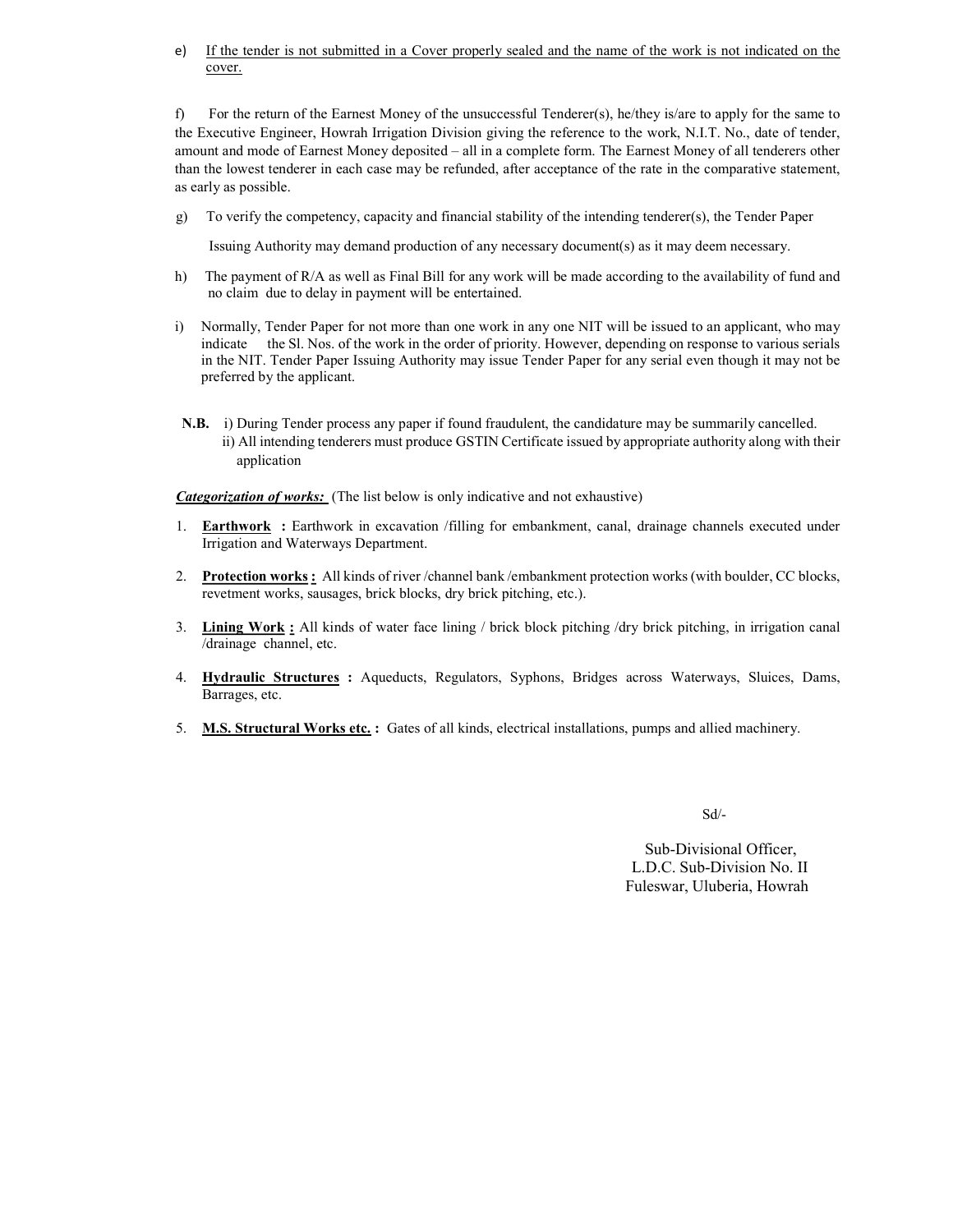

GOVERNMENT OF WEST BENGAL

OFFICE OF THE SUB-DIVISIONAL OFFICER

LOWER DAMODAR CONSTRUCTION SUB-DIVISION NO-II

IRRIGATION AND WATERWAYS DIRECTORATE

FULESWAR, ULUBERIA, HOWRAH, W.B. -711316 (E-mail: sdo.2.ldc@gmail.com / Ph / - 033-2661-3094)

## Salient points regarding Notice Inviting Tender No. 1/II/LDCSD NO. II of 2022-23 of Sub-Divisional Officer, L.D.C. Sub-Division No. II at a glance (Circulated vide Memo. No. 465 Dated-20.06.2022)

| 1. Name of work                               |                      | : As per list attached                                                                                   |  |  |  |  |
|-----------------------------------------------|----------------------|----------------------------------------------------------------------------------------------------------|--|--|--|--|
| 2. Amount put to Tender                       | $\ddot{\cdot}$       | $-Do-$                                                                                                   |  |  |  |  |
| 3. Earnest Money                              | $\ddot{\phantom{a}}$ | $-Do-$                                                                                                   |  |  |  |  |
| 4. Tender Form No.                            | $\ddot{\phantom{a}}$ | $-Do-$                                                                                                   |  |  |  |  |
| 5. Cost of Tender Form etc.                   | $\ddot{\cdot}$       | $-Do-$                                                                                                   |  |  |  |  |
| 6. Time allowed for completion of work        | $\ddot{\cdot}$       | -Do-                                                                                                     |  |  |  |  |
| 7. Contractors entitled                       |                      | $-Do-$                                                                                                   |  |  |  |  |
| 8. Accepting Authority                        | $\ddot{\cdot}$       | Sub-Divisional Officer, L.D.C. Sub-Division No.II, Fuleswar, Howrah.                                     |  |  |  |  |
| 9. Last date of receiving application         | $\ddot{\cdot}$       | 27/06/2022 up to 12.00 noon                                                                              |  |  |  |  |
| 10. Last date of issuance<br>Tender Form etc. | $\ddot{\cdot}$       | 27/06/2022 up to 4-00 p.m.                                                                               |  |  |  |  |
| 11. Date & time of dropping Tender            | $\ddot{\cdot}$       | 30/06/2022 up to 2-00 p.m.                                                                               |  |  |  |  |
| 12. Date & time of opening Tender             | $\ddot{\cdot}$       | 30/06/2022 at 3-00 p.m.                                                                                  |  |  |  |  |
| 13. Application for<br>Tender Form            | $\ddot{\cdot}$       | To be addressed to the Sub-Divisional Officer,<br>L.D.C. Sub-Division No.II, Fuleswar, Uluberia, Howrah. |  |  |  |  |
| 14. Authority of issuance of<br>Tender Form   | $\ddot{\cdot}$       | Sub-Divisional Officer, L.D.C. Sub-Division No.II, Fuleswar, Howrah.                                     |  |  |  |  |
| 15. Tender Form to be issued from             | $\ddot{\cdot}$       | Office of the Sub-Divisional Officer,<br>L.D.C. Sub-Division No.II, Fuleswar, Uluberia, Howrah.          |  |  |  |  |
| 16. Dropping of Tender Form                   | $\ddot{\phantom{a}}$ | Office of the Sub-Divisional Officer,<br>L.D.C. Sub-Division No.II, Fuleswar, Uluberia, Howrah.          |  |  |  |  |
| 17. Opening of Tender                         | $\ddot{\phantom{a}}$ | By the Sub-Divisional Officer,<br>L.D.C. Sub-Division No.II, Fuleswar, Uluberia, Howrah.                 |  |  |  |  |

#### Sd/-

 Sub-Divisional Officer, L.D.C. Sub-Division No.II Fuleswar, Uluberia, Howrah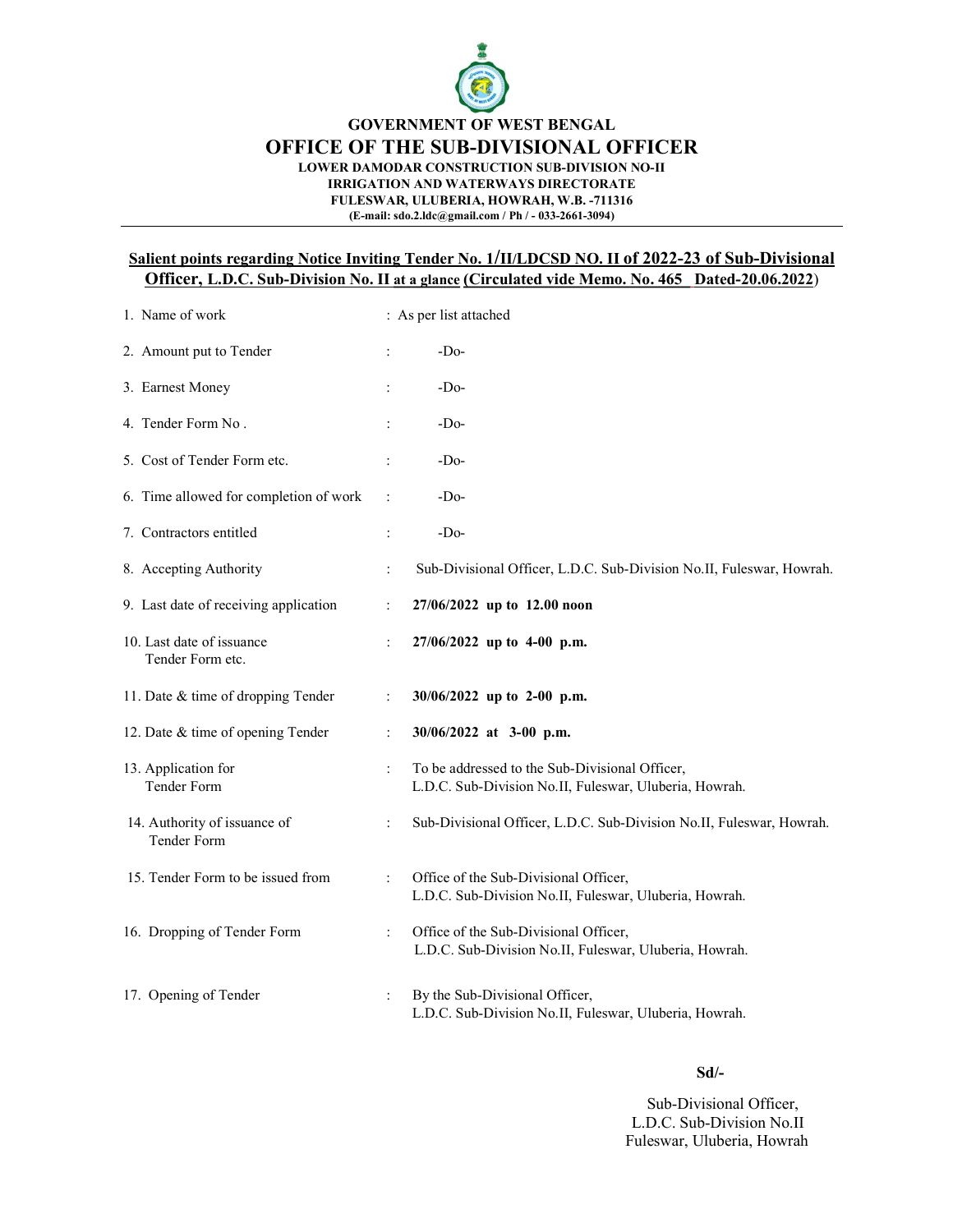### Copy forwarded for favour of information and wide circulation through the Office Notice Board of the :--

1) Executive Engineer-II, Lower Damodar Construction Division, Fuleswar, Uluberia, Howrah.

2) Sub-Divisional Officer, Lower Damodar Sub-Division No-I, Fuleswar, Uluberia, Howrah.

3) Sub-Divisional Officer, Seijberia Irrigation Sub-Division, Seijberia, Howrah.

4) Notice Board, L.D.C. Sub-Division No.II, Fuleswar, Uluberia, Howrah.

Sd/-

 Sub-Divisional Officer, L.D.C. Sub-Division No.II Fuleswar, Uluberia, Howrah